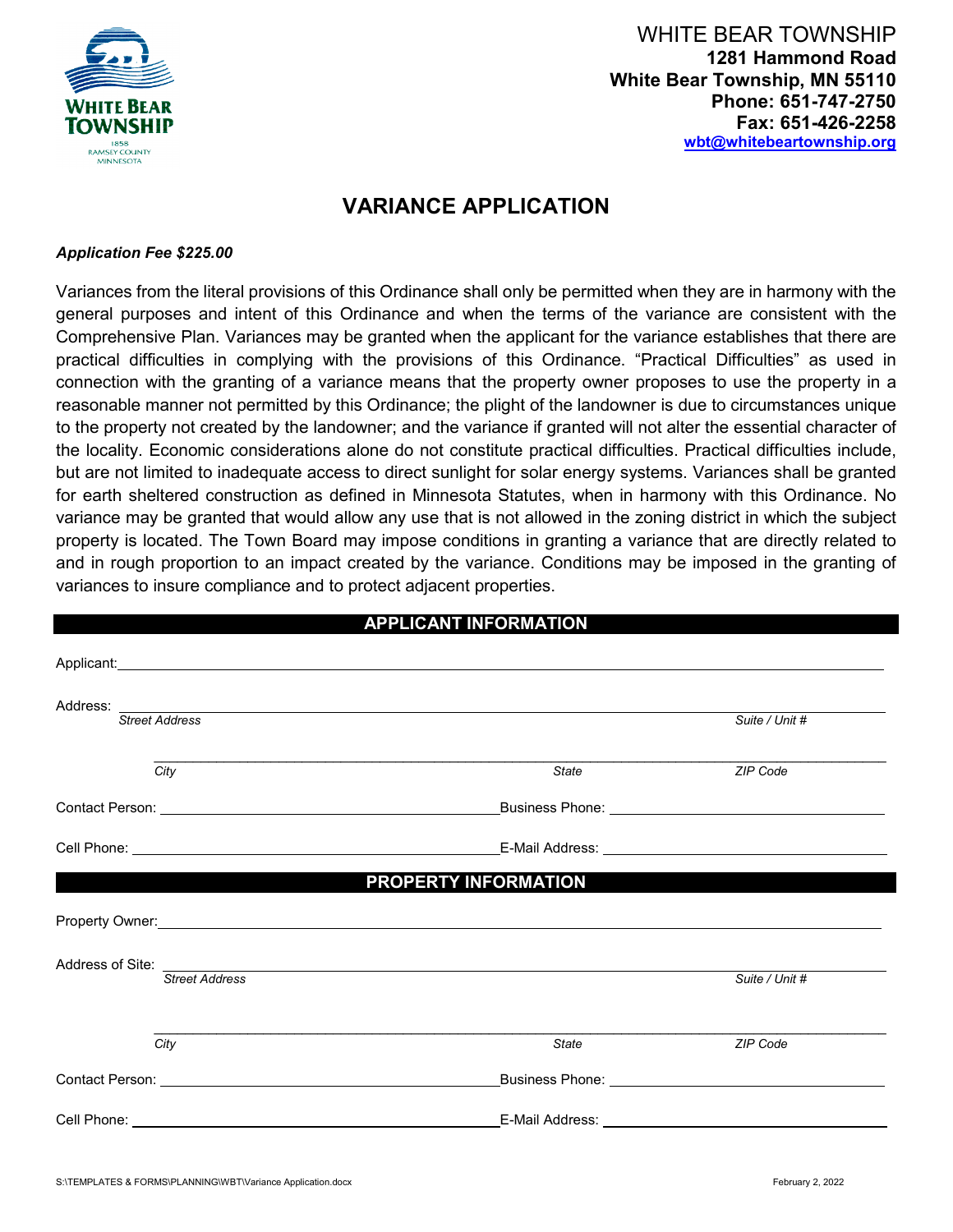## **DESCRIPTION**

| SETBACKS:         | Required | Existing | Requested |
|-------------------|----------|----------|-----------|
|                   |          |          |           |
| <b>Front Yard</b> |          |          |           |
| Side Yard         |          |          |           |
|                   |          |          |           |
| Side Yard         |          |          |           |
| <b>Rear Yard</b>  |          |          |           |
|                   |          |          |           |
| Other (Specify)   |          |          |           |

### **REVIEW PROCESS**

- 1. Submit electronically plus 1 hard copy of application and supporting information to the Township. Also submit 10 copies of all plans which exceed 11" x 17" in size. Any application must be received by the 1<sup>st</sup> Thursday of the month in which the applicant would like the Variance Board to review the proposal.
- 2. Variance Board Meetings are held on the 3<sup>rd</sup> Wednesday of the month at 8:00 a.m. at the Town Offices.
- 3. Planning  $(4^{th}$  Thursday of the month  $@$  6:30pm at the Town office)
- 4. Town Board (3<sup>rd</sup> Monday of the following month @ 7pm at the Heritage Hall)

#### **STANDARDS**

The Town Board will approve a variance only if it satisfies the description in the **Introduction** on page 1 of this form and the following facts are established.

- 1. Without variance, applicant would be deprived of rights commonly enjoyed by others in the same district
- 2. The special circumstances do not result from actions of applicant
- 3. Granting variance will not confer on applicant any special privileges
- 4. Will not increase traffic congestion on public streets
- 5. Will not endanger public safety
- 6. Will not diminish established property value

#### **CHECKLIST**

## $\Box$  Fee \$225.00

- $\Box$  Site Plan (with dimensions to scale)
- $\Box$  Building Locations (dwelling, garage, accessory building)
- $\Box$  Site Improvements (parking areas, drives, sidewalks, fences, decks, lighting, etc)
- $\Box$  Yard (front, side, rear setbacks)
- $\Box$  Wetlands (delineation of streams, water bodies, wetlands & 100 year storm elevation)
- $\Box$  Schedule (when does applicant intend to construct)
- Additional Information if Required
- Certificate of Survey or Full Legal Description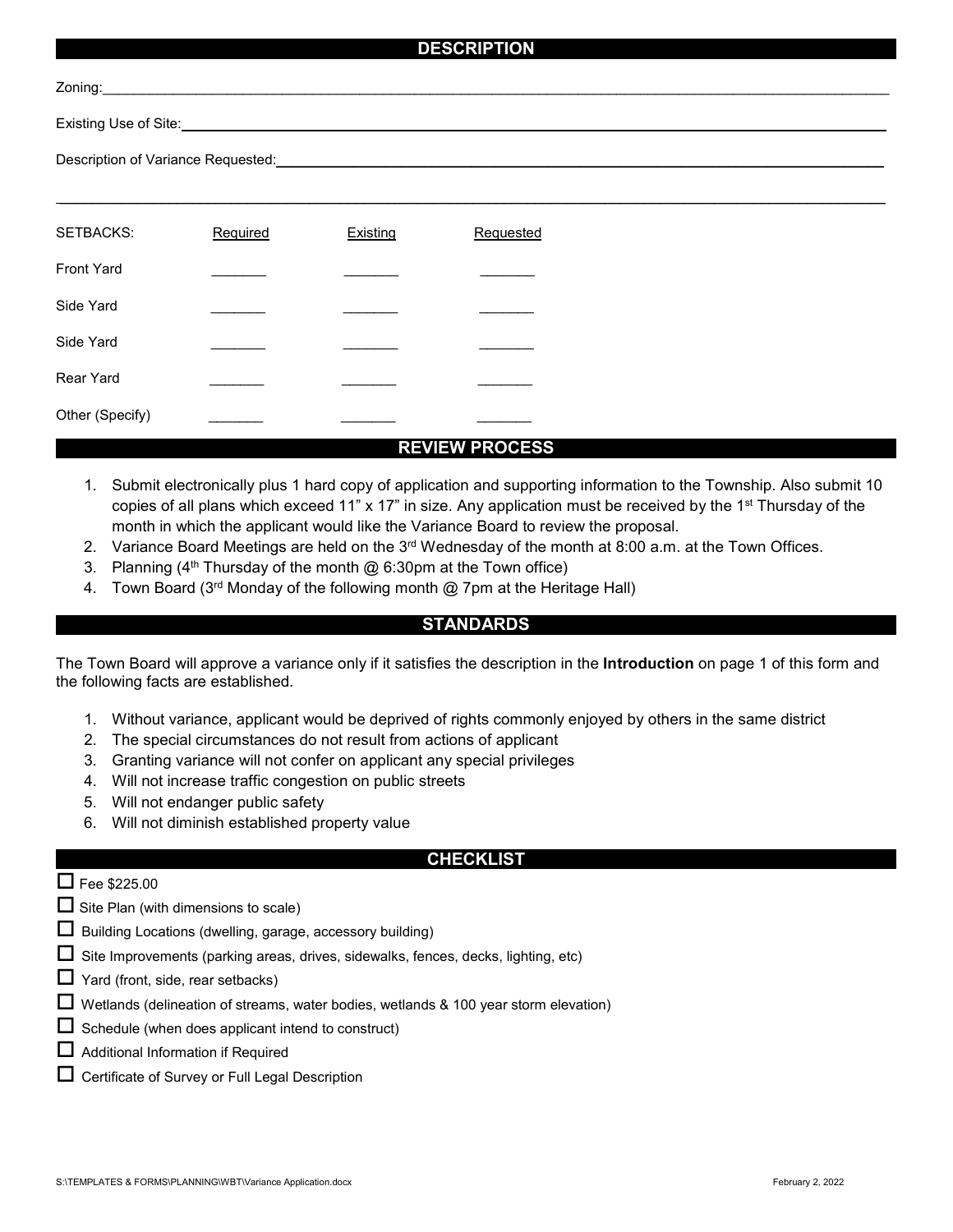Applicant understands that the Variance Application fee will not be refunded if, after being submitted the application is denied or the applicant chooses to withdraw.

*\*Prior to applying for a variance, it is recommended that the applicant contact Town staff in order to discuss the proposal*

| Applicant Signature: <u>Contract Contract Contract Contract Contract Contract Contract Contract Contract Contract Contract Contract Contract Contract Contract Contract Contract Contract Contract Contract Contract Contract Co</u> |                            | Date: the contract of the contract of the contract of the contract of the contract of the contract of the contract of the contract of the contract of the contract of the contract of the contract of the contract of the cont |
|--------------------------------------------------------------------------------------------------------------------------------------------------------------------------------------------------------------------------------------|----------------------------|--------------------------------------------------------------------------------------------------------------------------------------------------------------------------------------------------------------------------------|
|                                                                                                                                                                                                                                      | <b>For Office Use Only</b> |                                                                                                                                                                                                                                |
| Application Received By:                                                                                                                                                                                                             |                            | Date Received:                                                                                                                                                                                                                 |
| Payment Received: $\Box$ Fee \$225                                                                                                                                                                                                   | Check #                    | Final Approval                                                                                                                                                                                                                 |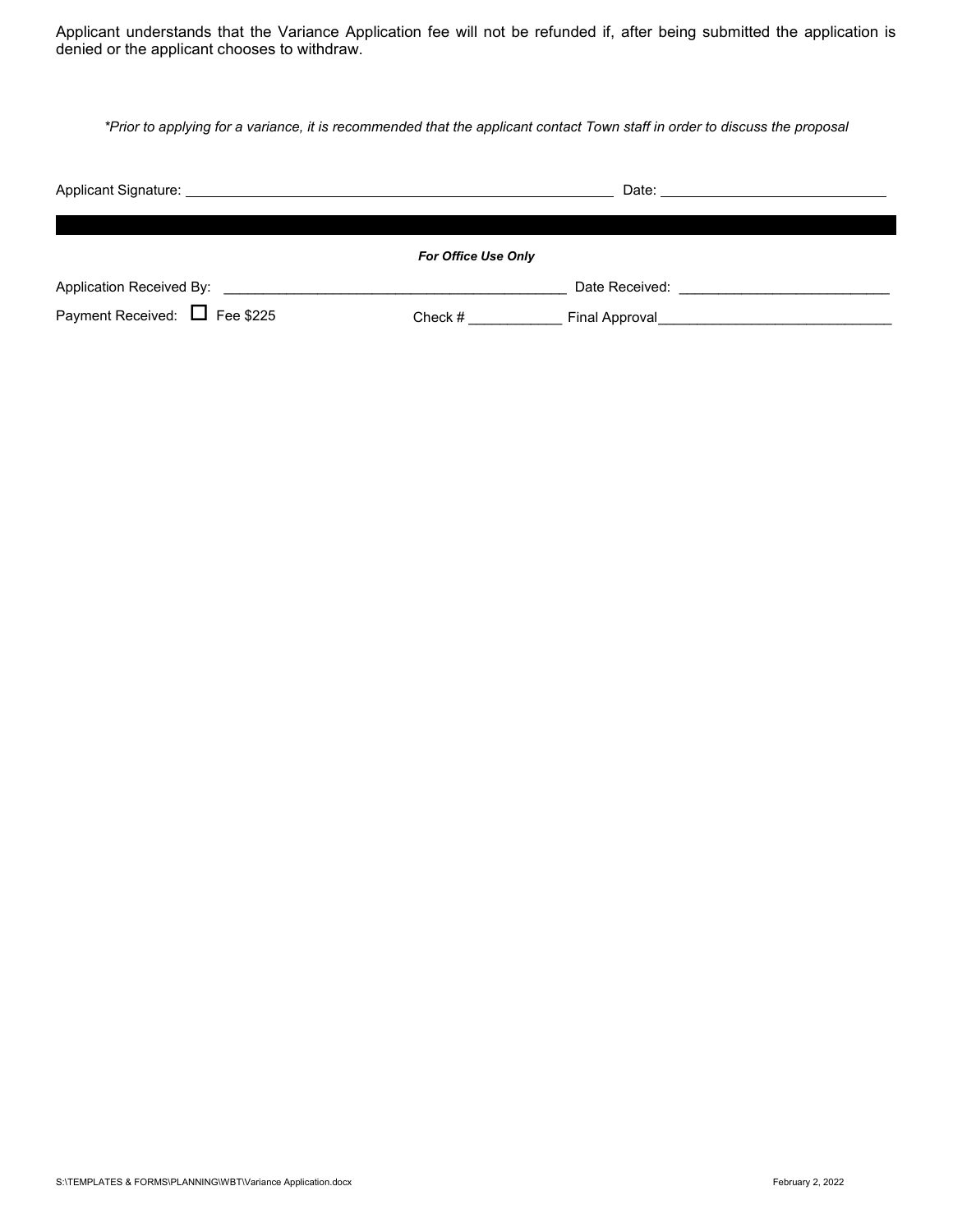

WHITE BEAR TOWNSHIP **1281 Hammond Road White Bear Township, MN 55110 Phone: 651-747-2750 Fax: 651-426-2258 [wbt@](mailto:wbt)whitebeartownship.org**

## **Statement of Affected Property Owners**

I am the home owner of the property at:

| I am requesting that the Town of White Bear grant me a variance from Ordinance No. | , for the following |
|------------------------------------------------------------------------------------|---------------------|
| purpose:                                                                           |                     |

My request will be reviewed by the Variance Board and the Planning Commission, with a final decision being made by the Town Board. I must provide the Board with a statement signed by the adjacent property owners, recording their comments relative to my request. Please feel free to write below any comments you may have regarding this issue. This statement must be signed and dated.

## **PROPERTY OWNERS**

|                                                                     | Address: Street Address Andress Address Address Address Address Address Address Address Andrew Address Address Address Address Address Address Address Address Address Address Address Address Address Address Address Address     |       | Suite / Unit # |
|---------------------------------------------------------------------|------------------------------------------------------------------------------------------------------------------------------------------------------------------------------------------------------------------------------------|-------|----------------|
| City                                                                |                                                                                                                                                                                                                                    | State | ZIP Code       |
|                                                                     | Comments: <u>Comments: Comments:</u> Comments: Comments: Comments: Comments: Comments: Comments: Comments: Comments: Comments: Comments: Comments: Comments: Comments: Comments: Comments: Comments: Comments: Comments: Comments: |       |                |
|                                                                     |                                                                                                                                                                                                                                    |       |                |
|                                                                     |                                                                                                                                                                                                                                    |       |                |
|                                                                     |                                                                                                                                                                                                                                    |       |                |
|                                                                     | Name: Name: Name: Name: Name: Name: Name: Name: Name: Name: Name: Name: Name: Name: Name: Name: Name: Name: Name: Name: Name: Name: Name: Name: Name: Name: Name: Name: Name: Name: Name: Name: Name: Name: Name: Name: Name:      |       |                |
| <b>Street Address</b>                                               |                                                                                                                                                                                                                                    |       | Suite / Unit # |
| City                                                                |                                                                                                                                                                                                                                    | State | ZIP Code       |
|                                                                     |                                                                                                                                                                                                                                    |       |                |
|                                                                     |                                                                                                                                                                                                                                    |       |                |
|                                                                     |                                                                                                                                                                                                                                    |       |                |
|                                                                     |                                                                                                                                                                                                                                    |       |                |
| Signature: <u>www.common.common.common.common.common.common.com</u> |                                                                                                                                                                                                                                    |       |                |
|                                                                     |                                                                                                                                                                                                                                    |       |                |